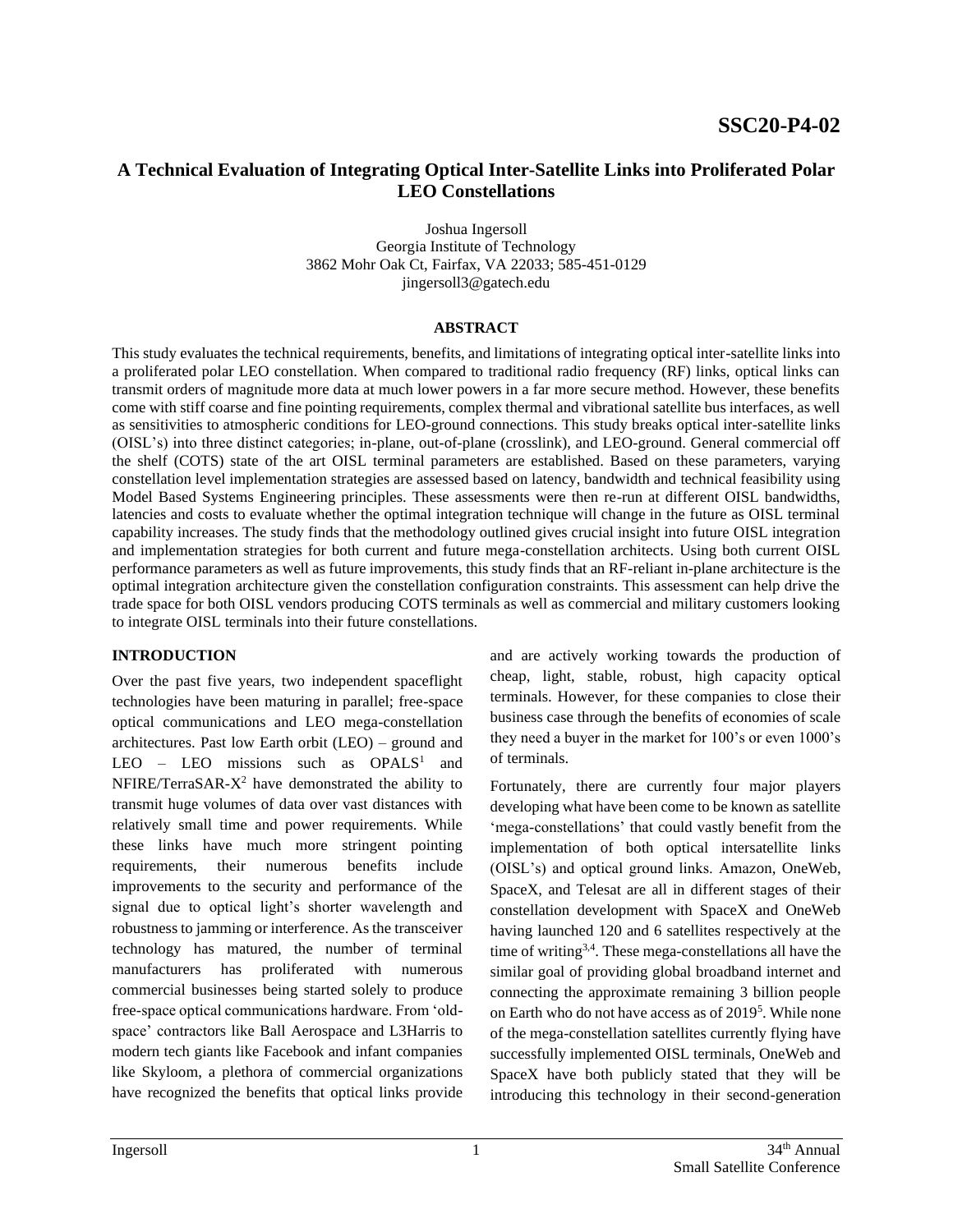constellations to increase both the back-haul bandwidth of the constellations as well as the ability to transmit jamresistant data anywhere on the globe.

While the possible benefits of merging the two technologies of OISL's and mega-constellations are bountiful, the number of integration challenges are just as apparent currently. The largest technical hurdle currently is link acquisition and maintenance for 'Outof-Plane' (OOP) terminals. While 'In-Plane' (IP) terminals only must adjust a few degrees depending on the distance between satellites in a single plane, OOP units must gimbal up to an entire hemisphere to maintain the link between terminals. While this process has been demonstrated on the ground, it has not occurred in space with representative angular ranges and slew rates. Once the link has been acquired, the next issue is minimizing the micro vibrations or 'jitter' that the terminal experiences. Because of the miniscule beam divergence, even microradians of vibrations can break the link. Because of this strict requirement put on the rest of the satellite bus by the OISL terminal, it is imperative that the OISL terminal is introduced early in the design of the platform. Finally, the cost of these units is prohibitively high currently due to poor industrialization techniques and low demand for low-cost units. OISL vendors cannot benefit from economies of scale currently and their units can cost hundreds of thousands of dollars each. When the business case of the mega-constellation architects depends on building hundreds of satellites at a hundredth of the cost of traditional communication satellites, implementing a new subsystem that is the same cost as the rest of the satellite is not feasible no matter the technical benefit. While the major costs outside of the production of the terminals themselves include network maintenance hardware and personnel, these costs are quite like the nominal RF mega-constellation operations that OneWeb, SpaceX, Amazon are already planning for and as such are not considered in this study.

This paper seeks to inform both mega-constellation architects as well as OISL terminal vendors as to what is the current optimal architecture for integration and how that optimal architecture may change as the cost of each terminal falls and the data capability increases. Four different integration strategies will be introduced with each of their technical feasibilities assessed. Each of these architectures will then be applied to two different case studies. The first case study will mimic OneWeb's current GEN1 constellation while the second will mimic

a smaller constellation whose sole purpose is to transmit real-time, secure data between critical points on Earth. The latency, bandwidth and technical cost of each architecture will be assessed to determine which is optimal for each case study. Model-based systems engineering techniques will be introduced to determine this optimum and determine how sensitive the optimal architecture decision is to constellation design. Finally, the maximum bandwidth of each terminal will be increased to mimic the future improvements of the OISL terminals. The optimal architecture analysis will then be redone to determine if the optimum integration strategy will change in the future as the OISL terminal capability inevitably increases.

### **METHODOLOGY**

### *Constellation Construction*

The first challenge that was tackled as part of this study was to create a way to populate and propagate any number of polar LEO constellations. This was done by setting a few parameters to vary during the constellation building process. These parameters and the ranges used in this study can be seen in [Table 1](#page-1-0) and an example of the smallest and largest constellations can be seen in [Table 1.](#page-1-0) 

<span id="page-1-0"></span>

| <b>Parameter</b>            | Range                  |
|-----------------------------|------------------------|
| Inclination (deg)           | 87.6                   |
| Altitude (km)               | 1200                   |
| Number of Planes            | $6 - 20$               |
| Satellites per Plane        | $20 - 50$              |
| Offset between Planes (deg) | 360 / (2*SatsPerPlane) |

### **Table 1: Constellation Design Space**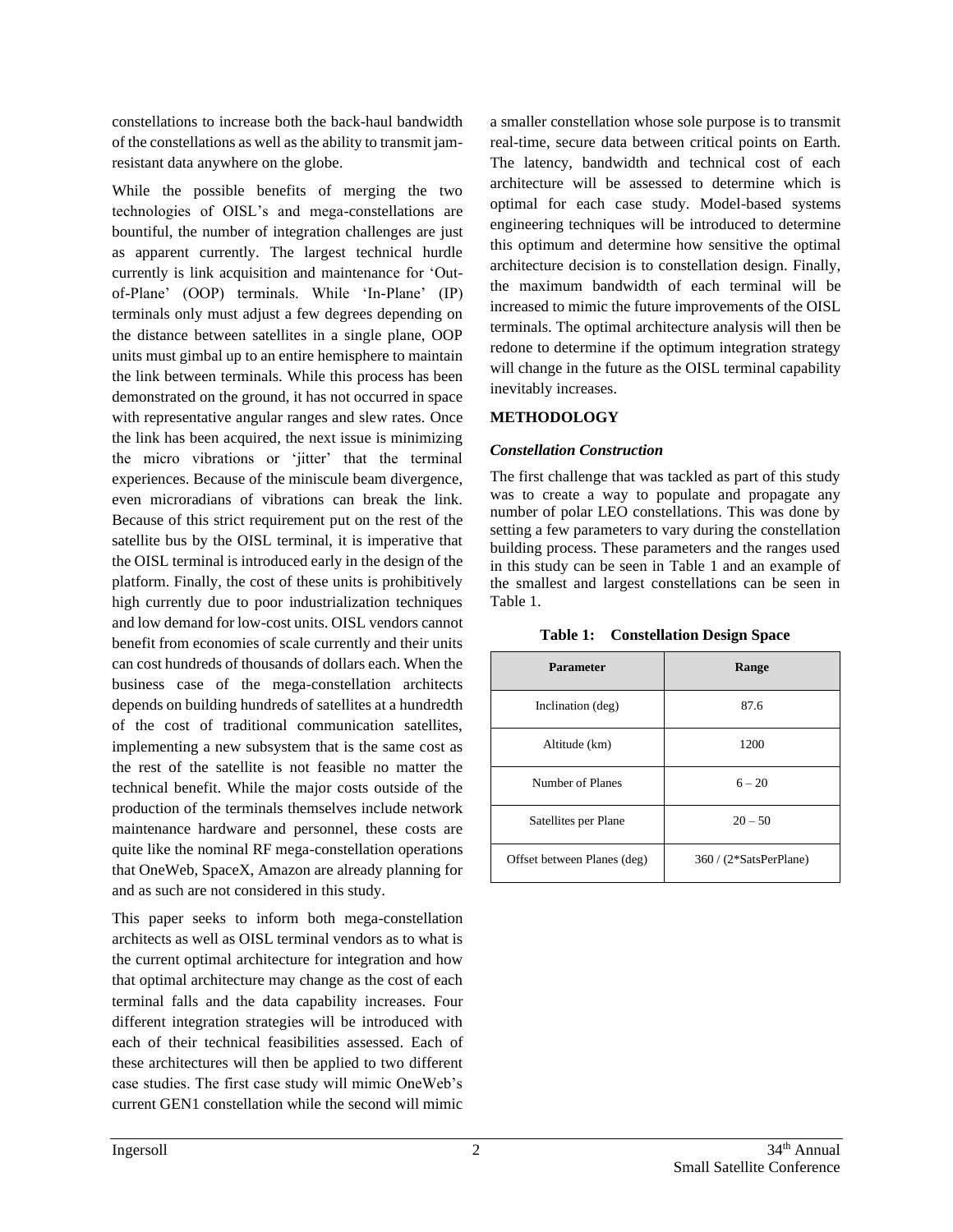

**Figure 1: Smallest and Largest Constellations Considered**

This population was done by using the rotation matrices seen in Equations (1)-(3) with every other orbital plane being offset by half the distance between each satellite in a plane.

$$
\begin{bmatrix} r_{xi} \\ r_{yi} \\ r_{zi} \end{bmatrix} = \begin{bmatrix} \cos \theta_i & -\sin \theta_i & 0 \\ \sin \theta_i & \cos \theta_i & 0 \\ 0 & 0 & 1 \end{bmatrix} * \begin{bmatrix} alt + R_E \\ 0 \\ 0 \end{bmatrix}
$$
 (1)

$$
\begin{bmatrix} r_{xi} \\ r_{yi} \\ r_{zi} \end{bmatrix} = \begin{bmatrix} 1 & 0 & 0 \\ 0 & cosi_i & -sini_i \\ 0 & sini_i & cosi_i \end{bmatrix} * \begin{bmatrix} r_{xi} \\ r_{yi} \\ r_{zi} \end{bmatrix}
$$
 (2)

$$
Plane_{i} = \begin{bmatrix} cos \nu_{i} & -sin \nu_{i} & 0 \\ sin \nu_{i} & cos \nu_{i} & 0 \\ 0 & 0 & 1 \end{bmatrix} * \begin{bmatrix} r_{xi} \\ r_{yi} \\ r_{zi} \end{bmatrix}
$$
(3)

Where  $\mathbf{r}$  = position vector in km,  $\theta$  = angle between each satellite in a plane in degrees,  $R_E$  = radius of Earth in km,  $alt =$  satellite altitude in km,  $i =$  inclination in degrees, and  $\nu$  = angle between each plane in degrees.

#### *Visibility Filters*

Following the construction of the constellation, the next step was to determine the visibility between each satellite so that the optimal path between two points on Earth could be calculated. There were two main filters applied to the visibility condition between each node. The first filter was a hard-maximum range that the OISL link could possibly span. The maximum was set according to Equation (4). Equation (4) was empirically created using a logarithmic fit based on the maximum link distance of the example OISL terminal and the maximum IP link distance before atmospheric effects needed to be considered (6400km).

#### $Maximum V isibility = 6400 * 0.9398<sup>Plane</sup>$ (4)

The second filter applied to the visibility condition can be seen in Equation (7) and is related to the relative angular velocity of the two nodes. In order to maintain an OOP link, the relative angular velocity between the two satellites must be less than the maximum slew rate of the OISL terminal. Assuming circular orbits, the velocity of each satellite was calculated using Equation (5). The maximum slew rate was calculated using Equation (6) based on the minimum time it would take for the OOP terminal to hemispherically slew across 180 degrees. For this study the minimum slew time was set to 30 seconds based on the time-step used for the orbit propagation.

$$
v = \sqrt{\frac{\mu}{R_E + altitude}}\tag{5}
$$

*Maximum Slew Rate* =  $\frac{180}{Minimum}$ MinimumSlewTime (6)

$$
\omega = \frac{r \times (v_2 - v_1)}{r^2} \tag{7}
$$

Where  $v =$  velocity vector in meters per second,  $\mu =$ gravitational parameter of Earth in  $km^3/s$ ,  $r =$  position vector magnitude in km, and  $\omega$  = relative angular velocity between nodes in radians per second. If both the visibility range and relative angular velocity conditions were met, a logical value was assigned to the distance vector between the two nodes. The result of one of these visibility calculations can be seen in [Figure 2.](#page-3-0)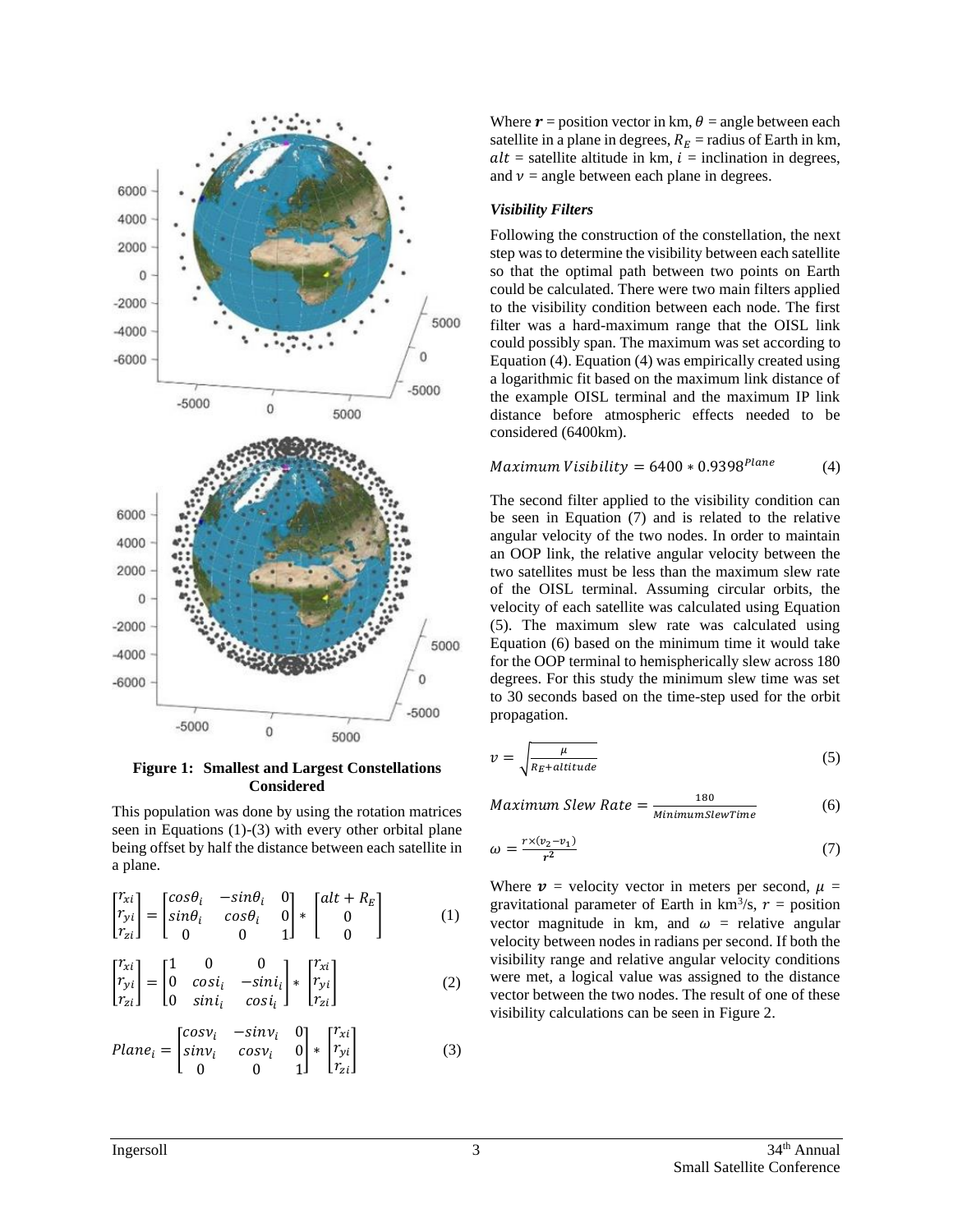120 Satellite Constellation



**Figure 2: Visibility Filter Example**

### <span id="page-3-0"></span>*Implementation Architectures*

After the constellation was built and the visibility between each node was calculated, the four different integration strategies of the OISL's were introduced and the search algorithms for each strategy were developed. The attributes of the four integration strategies can be seen in [Table 2.](#page-3-1) Each architecture has different strengths and weaknesses that will be evaluated. The visual difference between the four different architectures can be seen in [Figure 3.](#page-4-0) The connection shown here displays the lowest latency connection between Rwanda and Washington D.C. with the optional hub location being Alert, Nunavut, Canada. These three locations were chosen as many remote areas of Rwanda are without the 'last mile' section of internet infrastructure and would need a space link to serve many of its citizens<sup>18</sup>, there is a profound interest to use secure optical links to better command US military assets in the field through programs like DARPA Blackjack<sup>19</sup>, and Alert, Canada provides the furthest north developed location for the inter-plane handoff. The constellation in [Figure 3](#page-4-0) is representative of OneWeb's current constellation configuration with 12 planes with each plane containing 49 satellites. The connections in [Figure 3](#page-4-0) are red for Kaband radio-frequency connections and green for 1550nm optical connections.

**Table 2: OISL Architecture Characteristics**

<span id="page-3-1"></span>

| <b>Name</b>                                                  | $Two-Out-$<br>of-Plane<br>(2OOP)                       | $One-Out-$<br>of-Plane<br>(100P)                          | Radio-<br>Freq. Hub<br>(RFHub)                      | Optical<br>Hub<br>(OPTHub)                          |
|--------------------------------------------------------------|--------------------------------------------------------|-----------------------------------------------------------|-----------------------------------------------------|-----------------------------------------------------|
| <b>In-Plane</b><br>OISL's                                    | <b>YES</b>                                             | YES                                                       | YES                                                 | <b>YES</b>                                          |
| <b>Number</b><br>of IP<br>OISL's<br>per<br><b>Satellite</b>  | 2                                                      | 2                                                         | 2                                                   | 2                                                   |
| Out-of-<br>Plane<br>OISL's                                   | <b>YES</b>                                             | <b>YES</b>                                                | N <sub>O</sub>                                      | N <sub>O</sub>                                      |
| <b>Number</b><br>of OOP<br>OISL's<br>per<br><b>Satellite</b> | $\overline{2}$                                         | $\mathbf{1}$                                              | $\overline{0}$                                      | $\theta$                                            |
| Hub                                                          | N <sub>O</sub>                                         | N <sub>O</sub>                                            | <b>YES</b>                                          | <b>YES</b>                                          |
| <b>Hub Type</b>                                              | N/A                                                    | N/A                                                       | Ka Band                                             | Optical                                             |
| <b>Strength</b>                                              | Lowest<br>latency<br>connection                        | Less<br>expensive<br>than<br>200P.                        | No OOP<br>terminals.<br>Large<br>bandwidth.         | Huge<br>bandwidth<br>and only 1<br>OOP<br>terminal. |
| <b>Weakness</b>                                              | Expensive<br>due to 4<br>terminals<br>per<br>satellite | Longer<br>optimal<br>path due to<br>mandatory<br>IP links | Large<br>latency<br>and RF<br>bandwidth<br>ceiling. | Large<br>latency<br>and<br>weather<br>dependent.    |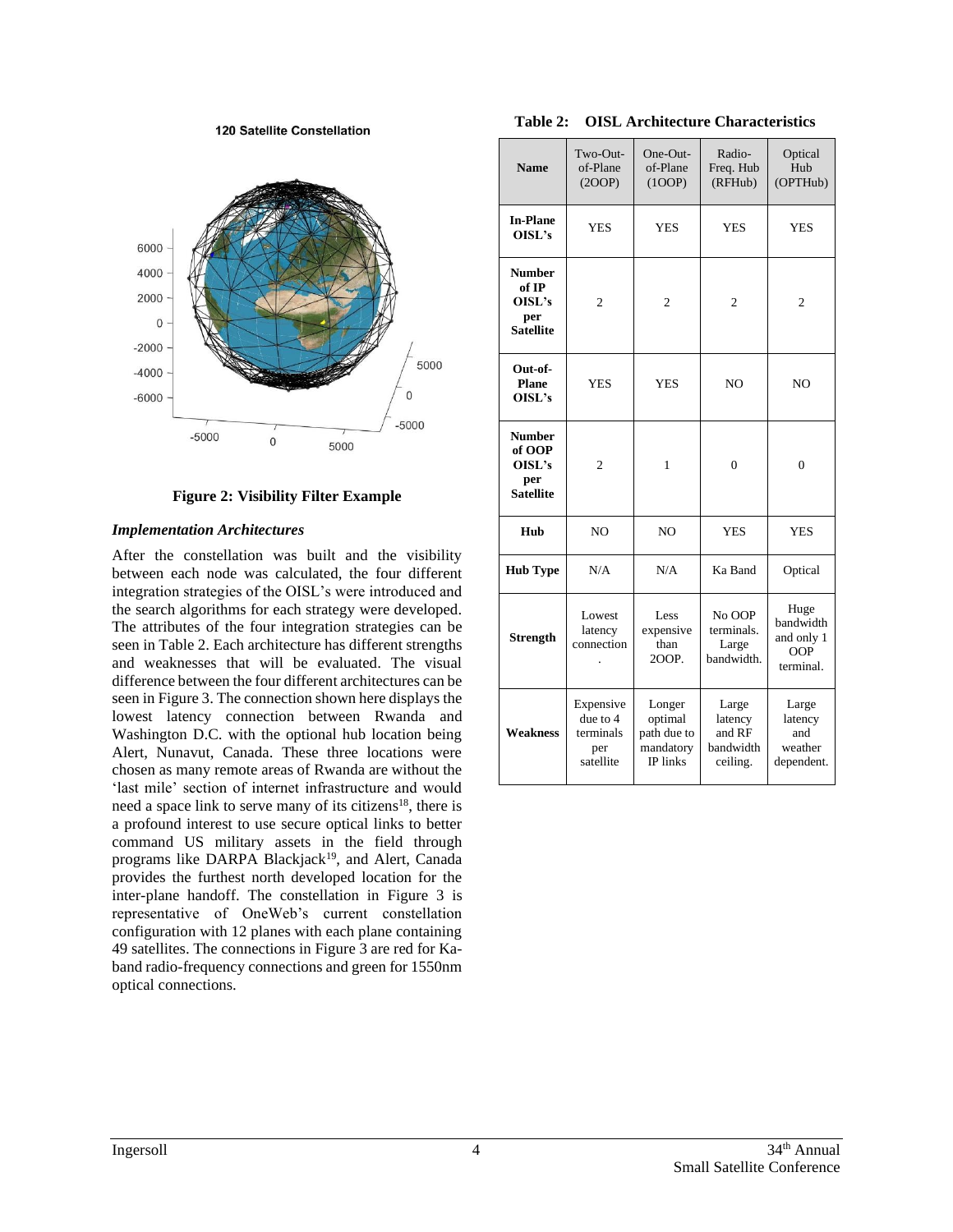

<span id="page-4-0"></span>**Figure 3: OISL Architecture Example Links**

#### *2OOP*

The Two-Out-of-Plane (2OOP) architecture is the most technically costly architecture. Using 2OOP, each satellite would have four OISL terminals. Two IP terminals that can gimble up to a few degrees to connect each polar 'ring' together and two OOP terminals with hemispherical gimbal capabilities to link between the rings. Here the relative angular velocity limit visibility requirement is quite important as satellites in consecutive planes that are close together are moving too fast relative to each other to establish a link. This condition negatively effects the overall bandwidth of the connection and positively effects the latency as will be discussed later. The search algorithm to establish the optimal 2OOP link utilized Equations (8)-(13) and was essentially a 3-Dimensional line search to get from Rwanda to Washington DC. The first RF link was chosen based on the satellite node with the highest elevation in the Rwandan sky. To accomplish this, the angle between the position vector of Rwanda and each possible satellite link was minimized. Equation (8) was used to accomplish this. Once in the network, each subsequent step was chosen by creating a goal vector (Equation (9)) and moving to the node with the smallest angle between each possible link vector and the goal vector. The goal vector was then updated, and the process run in perpetuity until the termination condition was met. This termination distance was created by setting a minimum elevation above the horizon in D.C. ( $\varepsilon$  = 15°) and solving for the angle between the DC location vector and the proposed elevation vector  $(\varphi)$  in Equation (11). Finally, the termination distance was solved using law of cosines

in Equation (12). Equation (13) states that when the goal vector magnitude became less than the termination distance, an RF connection was established between the current satellite node and Washington DC.

*First Step* = min (
$$
\theta
$$
) = min (cos<sup>-1</sup>  $\frac{(r_{RW}r_{sat1})}{||r_{RW}|| ||r_{sat1}||})$ ) (8)

$$
r_{Goal_n} = r_{DC} - r_{sat_n} \tag{9}
$$

$$
(N-1)th\,Step = \min(\theta) = \min(\cos^{-1}\frac{(r_{stat_n} \cdot r_{goal_n})}{||r_{stat_n}|| || r_{goal_n}||}) \qquad (10)
$$

$$
\varphi = \cos^{-1}((R_E/(R_E + alt)) * \cos(\varepsilon)) - \varepsilon \tag{11}
$$

$$
r_{term} = \sqrt{R_E^2 + (R_E + alt)^2 - 2 * R_E * (R_E + alt) * \cos(\varphi)}
$$
 (12)

Nth Step = 
$$
\mathbf{r}_{\text{Goal}}
$$
 when  $||\mathbf{r}_{\text{Goal}}|| < r_{\text{term}}$  (13)

The 2OOP architecture provides the lowest bandwidth, lowest latency for a very high technical cost. [Figure 3](#page-4-0) displays this as the 2OOP example has the fewest nodes and shortest path between Rwanda and Washington DC. Because of the relatively long links between nodes in this architecture, 2OOP provides the lowest bandwidths of the 4 architectures as will be seen later.

#### *1OOP*

The search algorithm seen in Equations (8)-(13) for 2OOP is mostly replicated for the 1OOP architecture. The main difference between 2OOP and 1OOP is the number of OOP OISL terminals per node. Under 1OOP, each satellite has two IP terminals and only one OOP terminal. This is done in the interest of cost savings and decreasing the technical complexity of the system. Because each satellite has only one hemispherical gimbaling terminal, after each OOP link there must be an IP link. This is because the one OOP terminal will be in use for the previous link and cannot be used for the next link at that instant. [Figure 3](#page-4-0) displays this phenomenon. The only change to the search algorithm is a logical condition applied after each step. This condition can be seen in Equation (14).

$$
if Step_{n-1} = 'OOP', then Step_n = 'IP'
$$
 (14)

After each IP link, the condition is removed, and the algorithm once again considers all possible links. The 1OOP architecture provides a higher bandwidth, higher latency connection relative to 2OOP and at a 25% terminal savings. The cost benefit would most likely be greater than 25% since the OOP terminals tend to be more expensive that the IP ones because of their increased capability.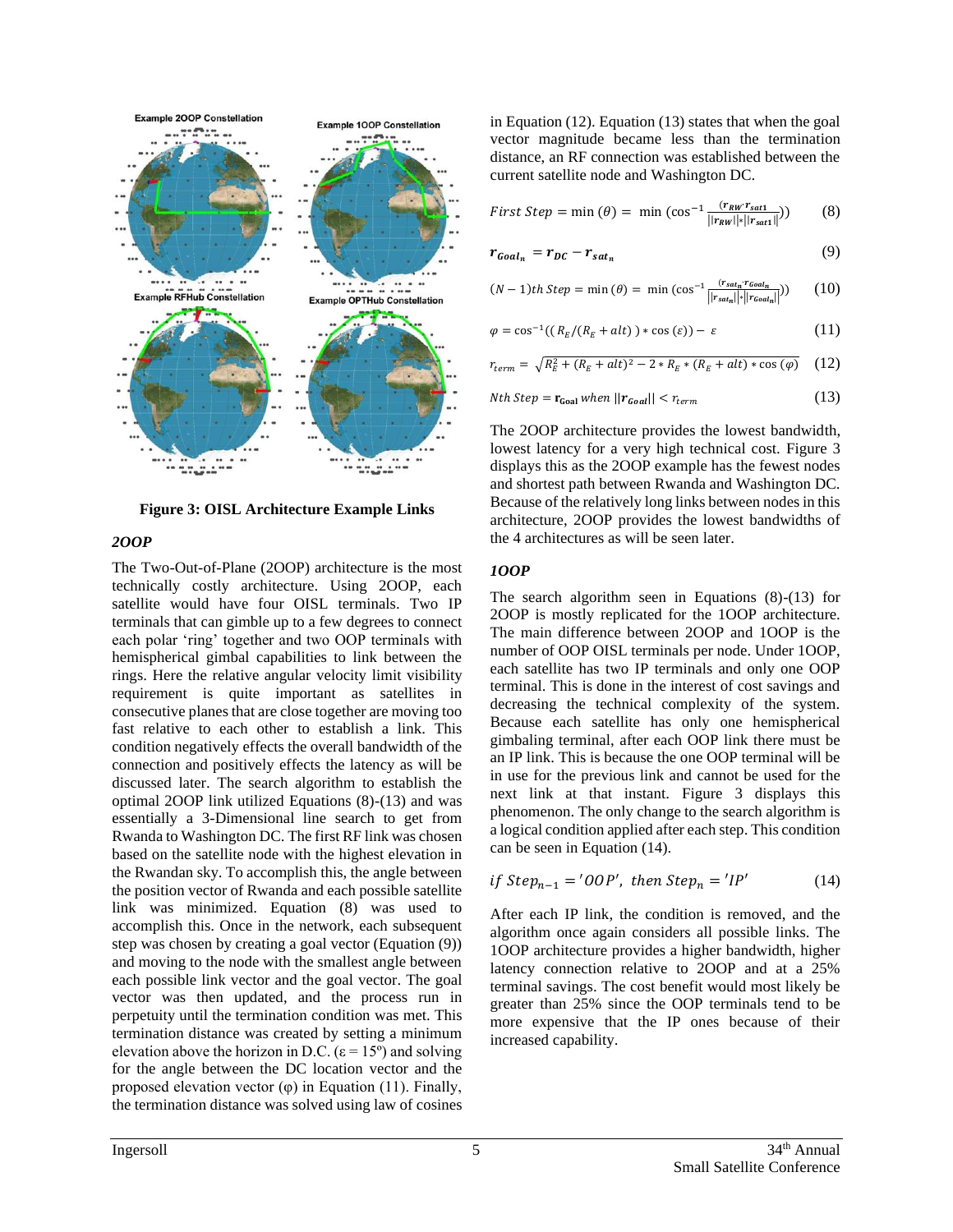### *RFHub*

The RFHub architecture includes no OOP terminals and instead replaces the interplane transfer capability with a polar hub located in the town of Alert, Nunavut Canada for the purposes of this study. This hub operates in the Ka-band and acts as the hand off point between the different polar rings. The search algorithm for this architecture is much simpler than the one used for 2OOP and 1OOP. Equation (8) is used to pick the first link between Rwanda and the network as well as the links to and from the hub. Equations  $(11)-(13)$  are used again to determine the termination conditions and the final link from the network to DC. The RFHub architecture provides a much higher latency, higher bandwidth connection than either 2OOP or 1OOP due to high number of nodes and relative short distance between nodes. This architecture is also much more cost effective as the RFHub technology already exists and is being demonstrated by OneWeb in Norway<sup>6</sup>. One disadvantage of the RFHub architecture is the bandwidth bottleneck that comes with relying on an RF connection in the link. While free space optical connections have demonstrated gigabits of bandwidth<sup>7</sup>, SpaceX's Starlink satellites have capped their Ku-band link at 610 mbps at the time of writing<sup>8</sup>. Another issue with the RFHub architecture is the network single point of failure that the hub creates. If an issue occurs at the hub, the whole network will fail.

## *OPTHub*

Like the RFHub architecture, OPTHub requires each satellite to only establish IP LEO-LEO links. The search algorithm for OPTHub is the same as RFHub. The main difference between the two hub implementations is under OPTHub the facility in Alert, Canada will be equipped with multiple LEO-Ground optical connections. This change increases the bandwidth of the overall connection but incurs the additional cost of adding one LEO-Ground OISL terminal to each satellite. Another main issue with the OPTHub architecture is the weather dependency of the hub links. The 1550nm optical connection is sensitive to atmospheric aberration and can lose up to 90% of its signal strength as it passes through the atmosphere, decreasing the available bandwidth logarithmically<sup>9</sup>. This is of great concern for the current hub location as Alert, Nunavut, Canada is mostly cloudy or overcast more than half the year according to WeatherSpark<sup>10</sup>. This data can be seen in [Figure 4.](#page-5-0) Because of these competing advantages and disadvantages, the ranking of OPTHub relative to the other architectures is hard to discern. By taking the average of the curve found in [Figure 4,](#page-5-0) the speed of the LEO-Ground connection for OPTHub was decreased by 67% to account for time that only 10% of the signal would be able to get through.



**Figure 4: Cloud Cover over Alert, Canada**

## <span id="page-5-0"></span>*OISL Baseline*

After the four different implementation architectures and their accompanying search methods were established. The baseline performance of the IP and OOP ISL terminals was established. The parameters given i[n Table](#page-6-0)  [3](#page-6-0) are not based on the state of the art OISL units but instead are highly scaled down to represent what an industrialized commercial unit would look like. The issue here is the cost to performance ratio of OISL terminal currently is quite steep. If mega-constellation architects were to go after the multi-gigabit state of the art, the cost of equipping each satellite with >2 terminals would completely negate any network benefits. For this reason, [Table 3](#page-6-0) displays a much more conservative terminal with a lower bound data rate of 100mbps at a maximum link distance of 5000km. The latency per terminal value of 15ms is driven by the processing time on board the spacecraft as it moves the data between the receiving and transmitting OISL terminals. This standard is much more akin to the type of unit currently being developed by Skyloom, Mynaric, or Xenesis<sup>11,12,13</sup>. For the OOP ISL, a relatively low maximum slew rate of 6 degrees per second was chosen as an input for the angular velocity filter. Because industrialized and state of the art OISL units are fundamentally different, once a few primary high-volume vendors are established they will be able to iterate and develop their design to increase the bandwidth and decrease the cost of their units while still operating at a low enough cost to close the megaconstellation architects business case.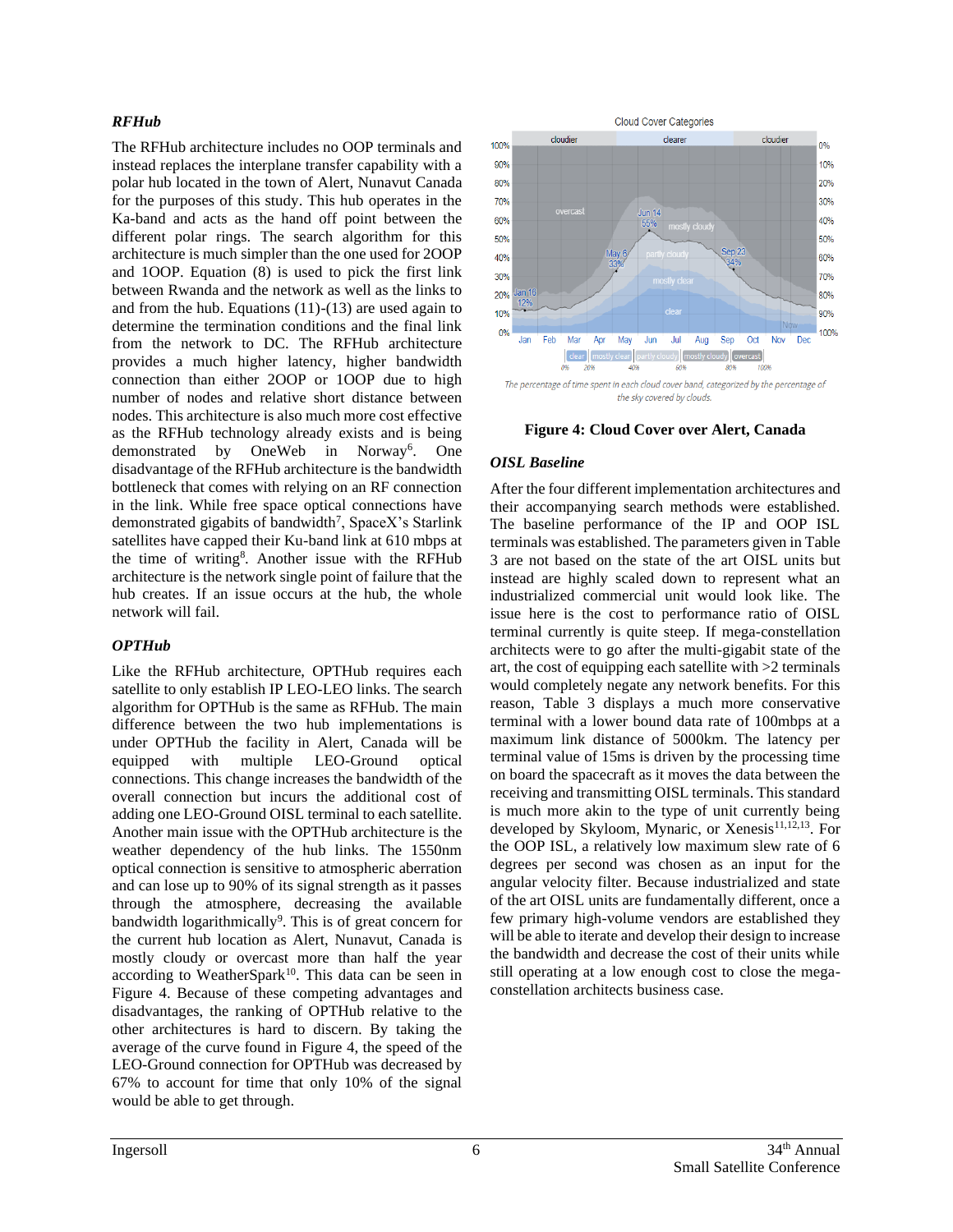<span id="page-6-0"></span>

| <b>Max</b><br>Power<br>Draw<br>(W) | <b>Mass</b><br>(kg) | <b>Minimum</b><br>Data Rate<br>(mbps) | <b>Maximum</b><br><b>Link Range</b><br>(km) | Latency<br>per<br><b>Terminal</b><br>(ms) |
|------------------------------------|---------------------|---------------------------------------|---------------------------------------------|-------------------------------------------|
| 10                                 | 5                   | 100                                   | 5000                                        | 15                                        |

**Table 3: OISL Performance Parameters**

#### *Architecture Evaluation Metrics and Methods*

The three metrics that each implementation method was evaluated on were latency, bandwidth, and technical cost/feasibility. The method for calculating latency included the 15ms per terminal that the signal passed through and the speed of light latency between each terminal and the ground. This relationship can be seen in Equation (15).

$$
Total Latency (ms) = 0.15 * N_{Nodes} + \Sigma r_{sat_n}/c
$$
 (15)

Where  $c = speed$  of light in meters per second. The instantaneous average bandwidth of the connection was approximated by averaging all the individual links in the connection. While this approach is a bit more abstract than finding the slowest link at each timestep, it allows for a better overall view of the architecture performance as the optimal path can change every time step. The bandwidth of each link was approximated using the difference in space-loss as function of the link distance. The known bandwidth used to anchor this approximation is 100mbps at a link distance of 5000km. Each shorter optical link's bandwidth was calculated using Equation (16) with the instantaneous connection bandwidth calculated with Equation (17). The RF connections were conservatively approximated using OneWeb's established 450mbps bandwidth $14$ .

$$
Link_n\ Bandwidth\ (mbps) = \left(\frac{5000^2}{r_{sat_n^2}}\right) * Bandwidth_{Minimum} \qquad (16)
$$

*Connection Average Bandwidth* = 
$$
\frac{\Sigma Link_{n}Bandwidth}{N_{links}}
$$
 (17)

The technical feasibility of each architecture was established by assigning a cost to each OISL terminal and the hub type and multiplying by the number of units per constellation. The cost values assigned to each piece of hardware can be seen in [Table 4.](#page-6-1)

**Table 4: Hardware Cost Values**

<span id="page-6-1"></span>

| <b>Hardware Type</b>        | Cost (USD)      |
|-----------------------------|-----------------|
| IP OISL Terminal            | \$50,000.00     |
| <b>OOP OISL Terminal</b>    | \$90,000.00     |
| <b>RF Hub Facility</b>      | \$7,000,000.00  |
| <b>Optical Hub Facility</b> | \$18,000,000.00 |

The difference in cost between IP and OOP terminals is due to the additional hemispherical gimbal needed for each unit. The relatively large difference in cost between the RF and Optical Hubs is based on the technology readiness level disparity. While OneWeb is already pursuing an RFHub facility in Norway<sup>15</sup>, a multi-laser ground-based passthrough facility does not currently exist.

## *Propagation and MBSE Evaluation*

Due to the dynamic nature of the mega-constellation configurations as the satellite nodes orbit the Earth, it was necessary to propagate the constellations over one orbital period. The instantaneous bandwidth and latencies of the optimal connections at each time step were averaged to better assess each architecture. The propagation technique used in this study was a simplified 2-body problem in the Earth-centered Earth-fixed (ECEF) reference frame. The higher order oblateness terms such as J2 were ignored because they are a function of the satellite inclination and because the entire constellation inclination was held constant these effects cancel out. The velocity vector and magnitude were calculated using Equation (18) and Equation (19) with the Earth rotation rotations matrix applied using Equation (20) where  $Ω$  is the angular rotation rate of Earth. Equation (19) holds because the propagation assumes that all the satellites are in circular orbits, so the velocity vector is always perpendicular to the position vector. For the purposes of this study, the timestep used in the propagation was set equal to the minimum slew time of the OOP terminals. This was to ensure that the OOP could translate 180 degrees to establish the next connection if needed. At each timestep the search algorithm was applied, and performance parameters calculated before propagating the constellation forward one timestep. An example of how the optimal path can change over time can be seen in [Figure 5. Figure 5](#page-7-0) used the OneWeb constellation and the 1OOP architecture at  $t = 0$  and  $t = 360$  (s).

$$
v_c = \sqrt{\mu/(R_E + alt)}\tag{18}
$$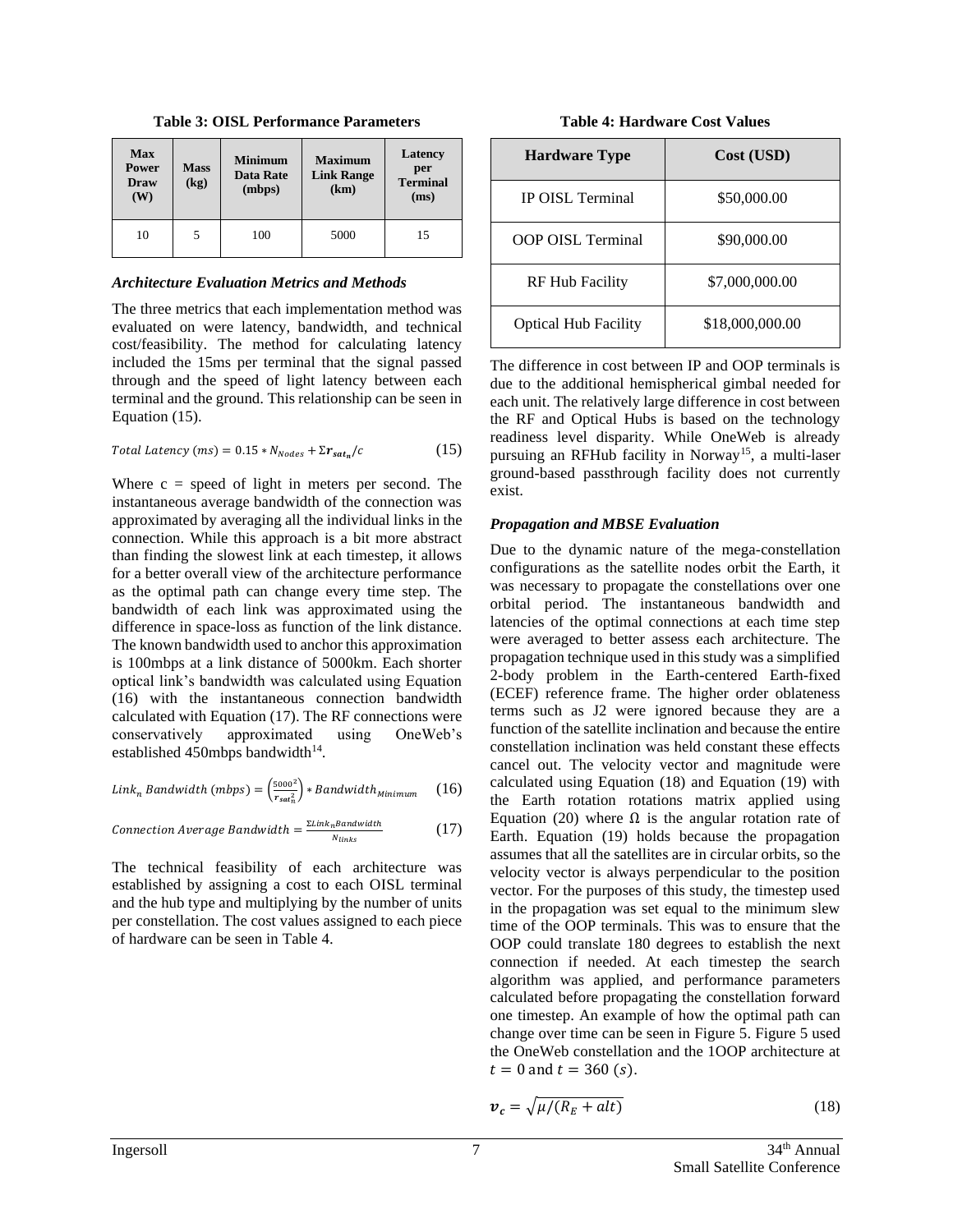$$
v_c \cdot r_{sat} = 0 \tag{19}
$$

$$
r_{sat} = \begin{bmatrix} \cos(\Omega * t) & -\sin(\Omega * t) & 0 \\ \sin(\Omega * t) & \cos(\Omega * t) & 0 \\ 0 & 0 & 1 \end{bmatrix} * \begin{bmatrix} r_{xi} \\ r_{yi} \\ r_{zi} \end{bmatrix}
$$
 (20)



<span id="page-7-0"></span>**Figure 5: Example of Constellation Propagation at t = 0s & t = 360s**

With the period averaged latency and bandwidth calculated, Model-Based Systems Engineering (MBSE) techniques were then applied to evaluate the overall architecture. To do this, the benefits of each architecture (bandwidth) were normalized by the drawbacks of each architecture (latency, cost). The full MBSE evaluation function can be seen in Equations  $(21)-(24)$  with the attribute target values and weights in [Table 5.](#page-7-1)

$$
NRB = \alpha * \left(\frac{Bandwidth}{Bandwidth_{target}}\right) \tag{21}
$$

$$
NRL = \beta * \left(\frac{Latency}{Latency_{Target}}\right) \tag{22}
$$

$$
ARC = \gamma * \left(\frac{Cost}{Cost_{target}}\right) \tag{23}
$$

$$
ArchCap = \frac{NRB}{NRL + ARC}
$$
 (24)

Where NRB is Network Relative Bandwidth,  $\alpha$  = Bandwidth weight, NRL is Network Relative Latency,  $\beta$  $=$  Latency weight, ARC is Architecture Relative Cost,  $\gamma$ = Cost weight, and ArchCap is Architecture Capacity.

**Table 5: MBSE Weights and Target Values**

<span id="page-7-1"></span>

| <b>Parameter</b>    | <b>Variable</b> | <b>Value</b> |
|---------------------|-----------------|--------------|
| Bandwidth<br>Weight | α               | 0.2          |
| Latency Weight      |                 | 0.3          |
| Cost Weight         | $\gamma$        | 0.5          |

| <b>Target Bandwidth</b> | $Bandwidth_r$ | $0.0085 * #Sats$<br>* Bandwidth <sub>Minimum</sub> |
|-------------------------|---------------|----------------------------------------------------|
| <b>Target Latency</b>   | $Latency_r$   | $17 * \text{\#Sats} * \Sigma r_{\text{sat}}/c$     |
| <b>Target Cost</b>      | $Cost_T$      | $Cost_{Minimum}$                                   |

#### **CASE STUDIES**

The methodology laid out above was applied to each case study to recommend the optimal OISL implementation architecture. The mega-constellation orbital parameters of the two case studies below can be seen in [Table 6](#page-7-2) and a visual representation of both constellations in [Figure 6.](#page-7-3)

**Table 6: Case Study Orbital Parameters**

<span id="page-7-2"></span>

| <b>Parameter</b>        | OneWeb |      |
|-------------------------|--------|------|
| Inclination (deg)       | 87.6   | 87.6 |
| Altitude (km)           | 1200   | 1200 |
| Eccentricity            | O      | 0    |
| <b>Orbital Planes</b>   | 12     | 6    |
| Satellites per Plane    | 49     | 20   |
| <b>Total Satellites</b> | 588    | 120  |

**OneWeb Constellation** 

**120 Satellite Constellation** 



**Figure 6: Case Study Constellations**

### <span id="page-7-3"></span>*OneWeb*

As stated before, the first case study that this study's methodology will be applied to mimics OneWeb's current constellation configuration. While OneWeb has already stated that it will not be including OISL terminals on their GEN1 constellation<sup>13</sup> instead opting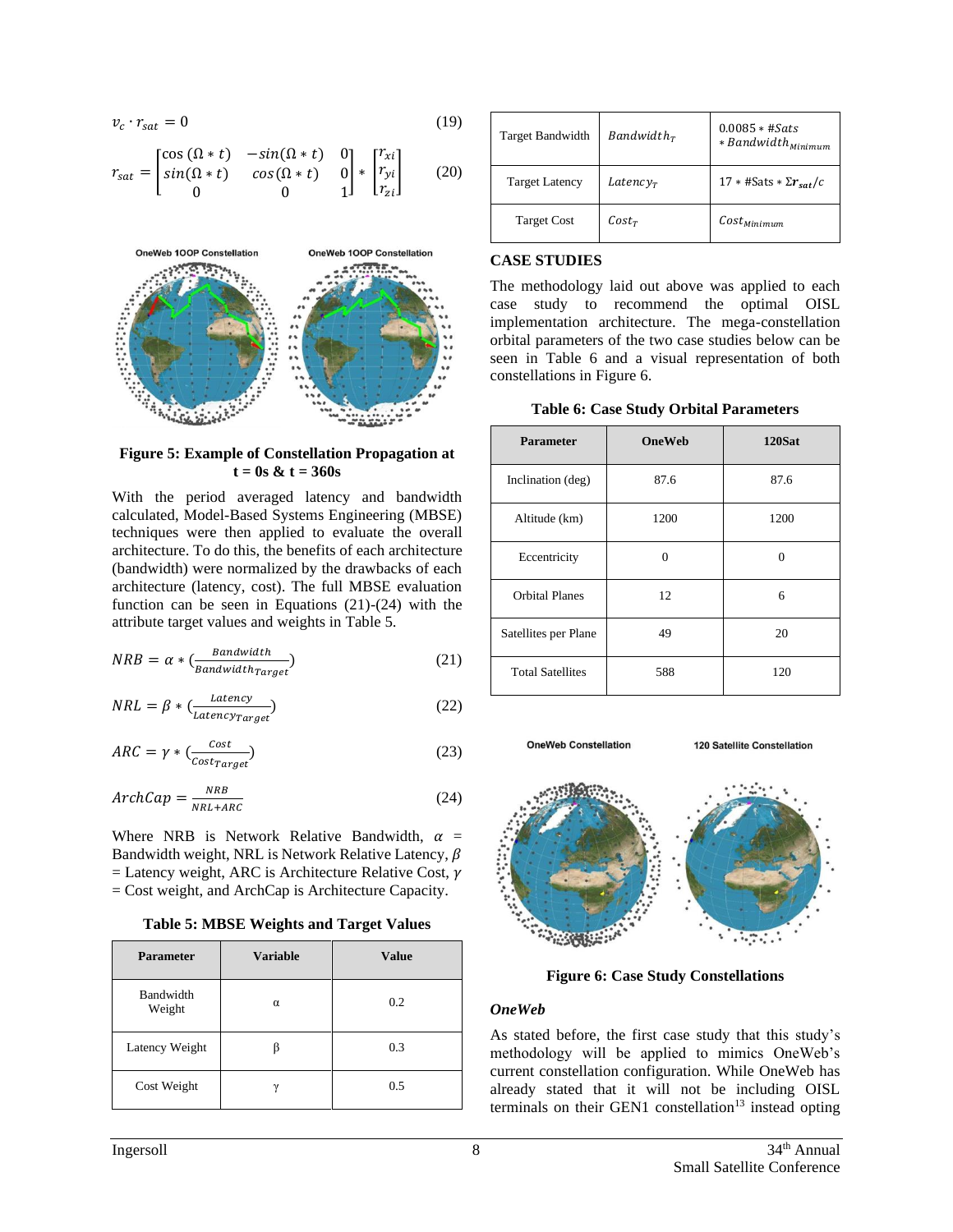for more than 40 ground-based RF gateways, development has already begun for both spin-off designs of their GEN1 platform dubbed 'Arrow'<sup>16</sup> as well as their GEN2 system. These new designs could benefit greatly from the inclusion of any form of OISL's, as found by Inigo del Portillo Barrios of MIT in his recent megaconstellation report. The first optimal connection for all four OISL implementation architectures can be seen in [Figure 7](#page-8-0) below.



### <span id="page-8-0"></span>**Figure 7: OneWeb Case Study Optimal OISL Connections**

The orbital period averaged latency and bandwidth values, technical costs as well as the result of Equation (21) can be seen in [Table 7.](#page-8-1) [Figure 8](#page-8-2) and [Figure 9](#page-9-0) display the instantaneous connection bandwidth and latency over one orbital period. It is quite apparent that the RFHub architecture is the optimal implementation strategy for OneWeb's current constellation plans.

<span id="page-8-1"></span>

| <b>Implementation</b><br><b>Architecture</b> | 2OOP   | <b>100P</b> | <b>RFHub</b> | <b>OPTHub</b> |
|----------------------------------------------|--------|-------------|--------------|---------------|
| Average<br>Latency (ms)                      | 238.8  | 365.7       | 699.3        | 699.3         |
| Target Latency<br>(ms)                       | 50     | 70          | 80           | 80            |
| Average<br><b>Bandwidth</b><br>(mbps)        | 508    | 1319        | 2273         | 2251          |
| Target<br><b>Randwidth</b><br>(mbps)         | 500    | 500         | 500          | 500           |
| Cost (Million<br>USD)                        | 164.6  | 111.7       | 65.8         | 128.7         |
| <b>Target Cost</b><br>(Million USD)          | 65.8   | 65.8        | 65.8         | 65.8          |
| Architecture<br>Capability                   | 0.0757 | 0.2184      | 0.2912       | 0.2501        |



<span id="page-8-2"></span>**Figure 8: OneWeb Constellation Latency**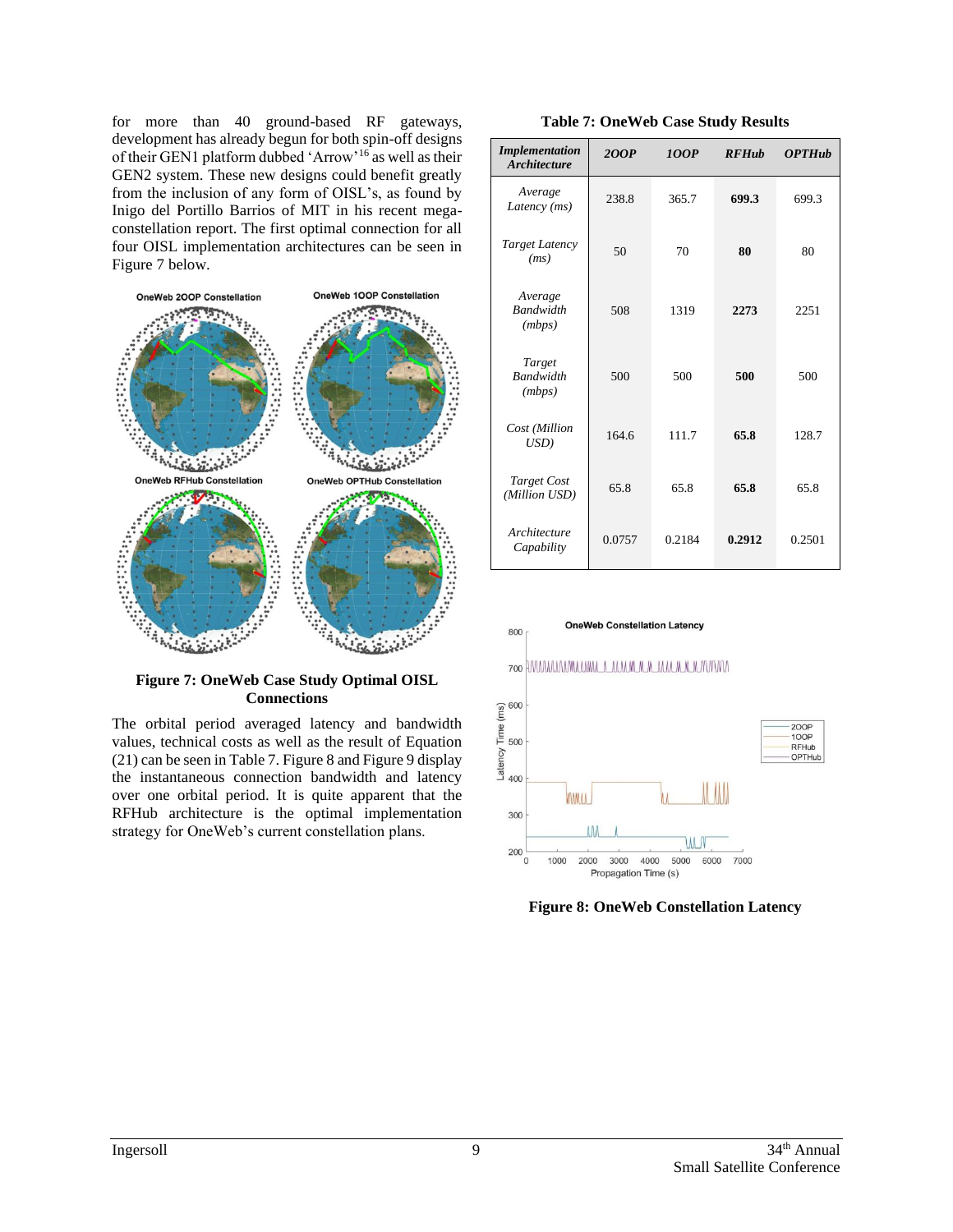

<span id="page-9-0"></span>**Figure 9: OneWeb Constellation Bandwidth**

#### *120Sat*

The second case study this study's methodology was applied to is a much smaller 120 satellite constellation that could be purchased by a third party or government customer from a mega-constellation producer to serve a specific purpose or meet a specific need. The benefits of this smaller constellation include a smaller production cost and overall much lower latencies for all architectures while the lower level of proliferation hinders the bandwidth available across the network. Thus, this type of constellation is best suited for real-time decision-making during event such as military combat scenarios or natural disasters. The first optimal connection for all four OISL implementation architectures can be seen below in [Figure 10.](#page-9-1)



<span id="page-9-1"></span>**Figure 10: 120Sat Case Study Optimal OISL Connections**

The orbital period averaged latency and bandwidth values, technical costs as well as result of Equation (21) can be seen in [Table 8.](#page-10-0) [Figure 11](#page-10-1) and [Figure 12](#page-10-2) display the instantaneous connection bandwidth and latency over one orbital period. It is quite apparent that the RFHub architecture is the optimal implementation strategy for this type of constellation.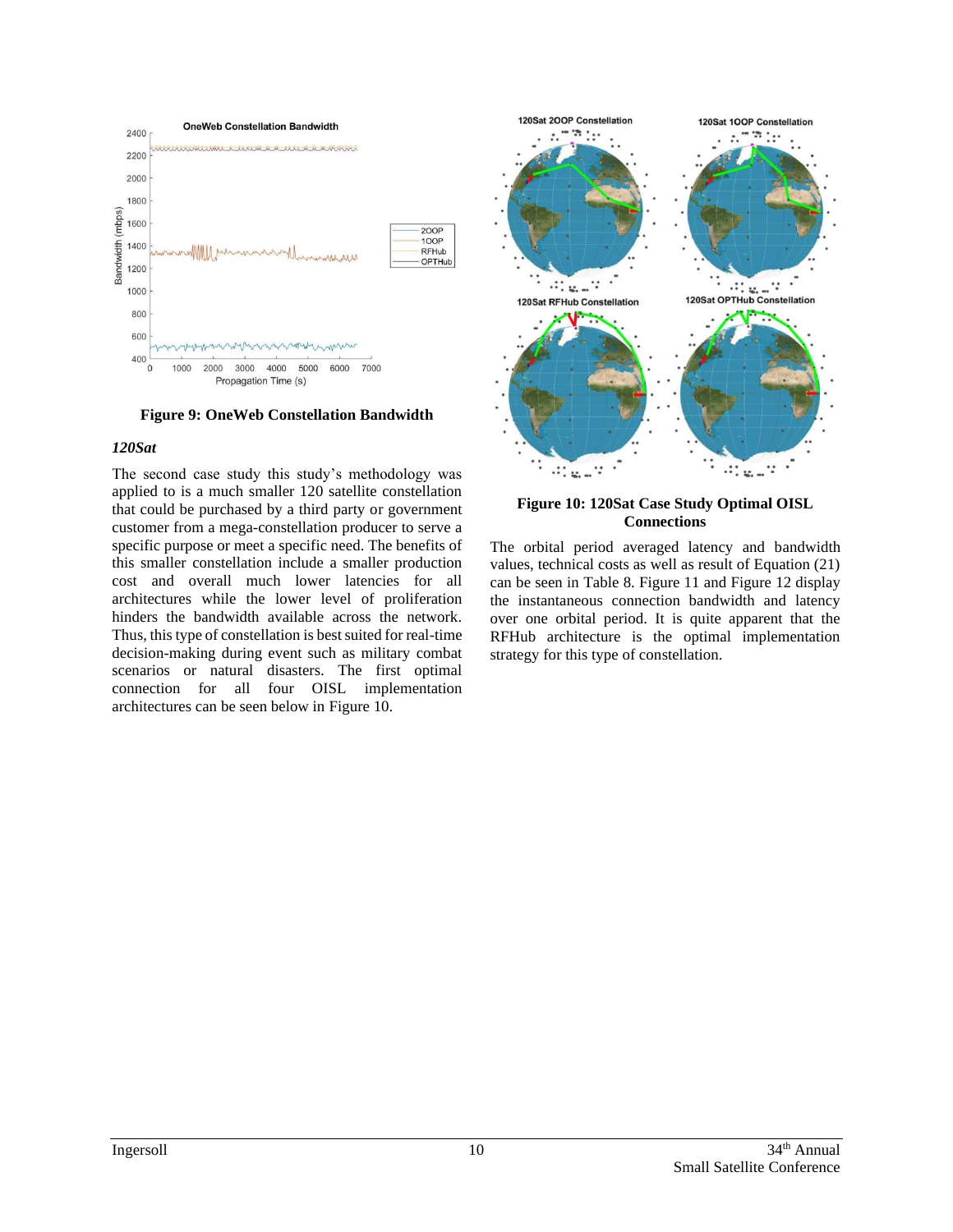<span id="page-10-0"></span>

| <b>Implementation</b><br><b>Architecture</b> | 2OOP    | <b>100P</b> | <b>RFHub</b> | <b>OPTHub</b> |
|----------------------------------------------|---------|-------------|--------------|---------------|
| Average<br>Latency (ms)                      | 159.8   | 221.4       | 369.8        | 369.8         |
| Target Latency<br>(ms)                       | 124     | 154.3       | 176.1        | 176.1         |
| Average<br><b>Bandwidth</b><br>(mbps)        | 2.5.5.5 | 315.6       | 446.4        | 405.7         |
| Target<br><b>Bandwidth</b><br>(mbps)         | 102     | 102         | 102          | 102           |
| Cost (Million<br>USD)                        | 33.6    | 22.8        | 19           | 40.8          |
| Target Cost<br>(Million USD)                 | 19      | 19          | 19           | 19            |
| Architecture<br>Capability                   | 0.3242  | 0.6005      | 0.7746       | 0.4669        |

**Table 8: 120Sat Case Study Results**



<span id="page-10-1"></span>**Figure 11: 120Sat Constellation Latency**



<span id="page-10-2"></span>**Figure 12: 120Sat Constellation Bandwidth**

## **DISCUSSION**

As [Table 7](#page-8-1) and [Table 8](#page-10-0) show, the RFHub architecture provides the highest architecture capability based on the weighting of cost being weighted heavier than latency which is weighted slightly heavier than bandwidth. This result did not change for either case study. One reason for this consistency may be due to the connection beginning and end points being held constant across all the simulations. The difference in longitude between Rwanda and Washington D.C. may cause the polar handoff an undue advantage under this study's success criteria. Because of the heavy weighting on cost, it is quite unlikely that the optimal architecture will change as the constellation configuration proliferates. Given the current performance levels of COTS OISL terminals, it is not yet effective to include OOP links in megaconstellation designs. Instead, architects should pursue an efficient system of IP links paired with RF gateways on the ground to handoff the signal between different orbital planes.

While the optimal implementation architecture is RFHub under the current weights, there may still be a need for an in-space end-to-end connection for security purposes. Given the single point of failure weakness that both the RFHub and OPTHub architectures pose, certain architects may require no ground handoffs in their constellation. Given this additional requirement, [Table 7](#page-8-1) an[d Table 8](#page-10-0) show that 1OOP consistently overperformed the 2OOP architecture. The cost benefit of requiring one less terminal per satellite with minimal latency increases and a small bandwidth benefit contribute to this effect. At this point in time, the only reason to pursue a 2OOP architecture would be to allow for complex inter-planar handoffs between different inclination or altitude orbital planes (much like SpaceX's Starlink constellation<sup>17</sup>).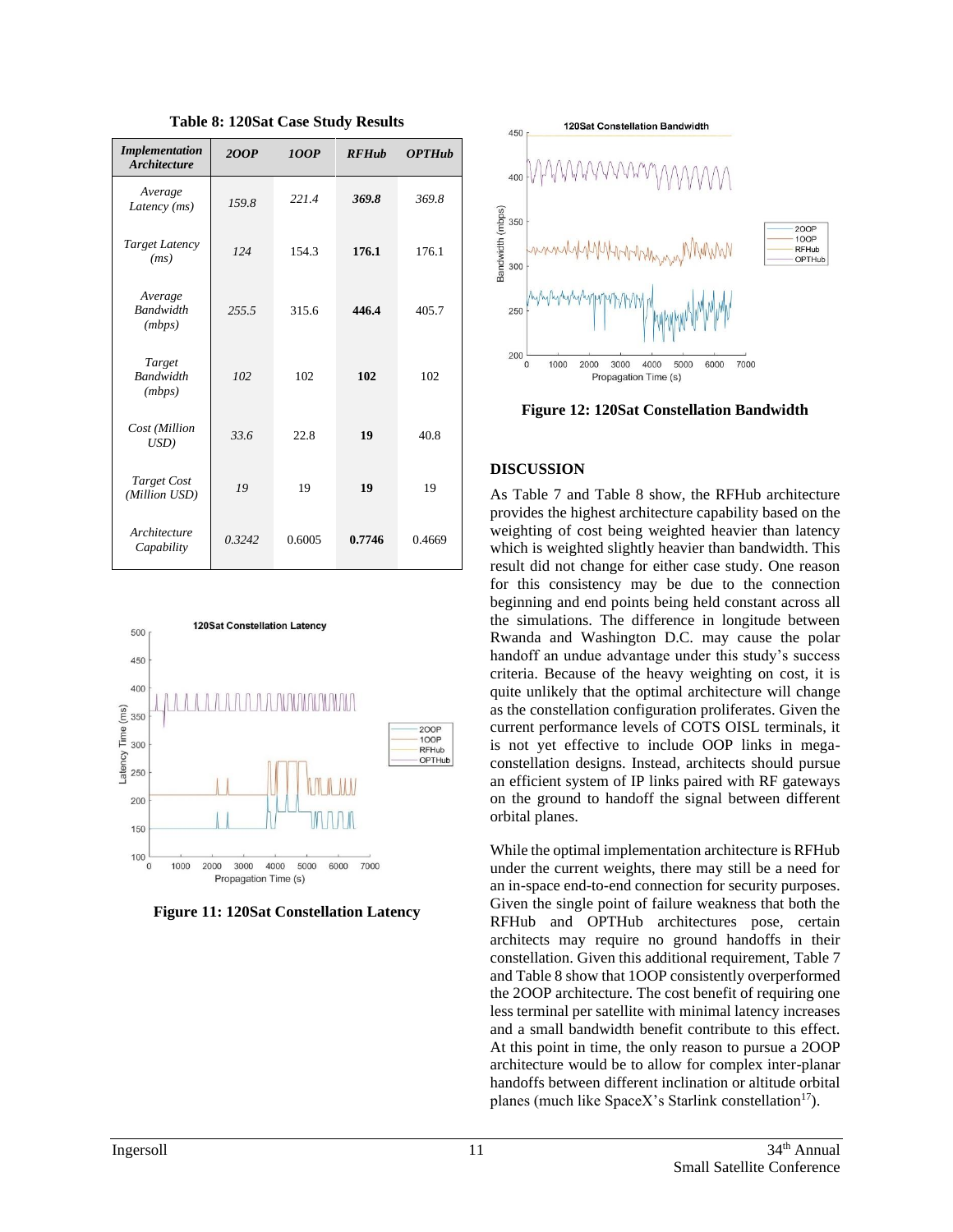While RFHub is the clear path forward currently, as COTS OISL's are further developed they will be able to achieve higher bandwidths for the same system weight and power. As this technology progresses and the minimum bandwidth increases, will there be an inflection point under the current assessment criteria at which the optimal integration architecture changes? In order to test this theory, the above methodology was rerun for all four architectures using the OneWeb constellation multiple times. Each time the minimum bandwidth at 5000km of the OISL terminals was increased according to [Table 9](#page-11-0) and the cost of the OOP and IP terminals decreased according to Equation (25). [Table 10](#page-11-1) displays how the Equation (21) parameters changed as the bandwidth increased with the overall changes to the architecture capability shown in [Table 11.](#page-12-0) The changing architecture capabilities are visualized in [Figure 13.](#page-12-1)

<span id="page-11-0"></span>

| <b>Table 9: Future OISL Terminal Parameters</b> |  |  |  |
|-------------------------------------------------|--|--|--|
|-------------------------------------------------|--|--|--|

| <b>Version</b> | <b>Bandwidth</b><br>(gbps) | <b>Terminal</b><br>Latency<br>(ms) | IP<br><b>Terminal</b><br>Cost<br>(USD) | <b>OOP</b><br><b>Terminal</b><br>Cost<br>(USD) |
|----------------|----------------------------|------------------------------------|----------------------------------------|------------------------------------------------|
| 1              | 0.1                        | 15                                 | \$50,000.00                            | \$90,000.00                                    |
| $\overline{2}$ | 0.5                        | 13                                 | \$49,285.00                            | \$88,713.00                                    |
| 3              | 1                          | 11                                 | \$48,405.00                            | \$87,129.00                                    |
| $\overline{4}$ | $\overline{2}$             | 9                                  | \$46,690.00                            | \$84,042.00                                    |
| 5              | 5                          | 7                                  | \$41,905.00                            | \$75,429.00                                    |
| 6              | 10                         | 5                                  | \$35,000.00                            | \$63,000.00                                    |

 $Cost_{Bandwidth_n} = Cost_{Bandwidth_0} * e^{-0.036(Bandwidth_n)}$ 

(25)

<span id="page-11-1"></span>

| <b>Table 10: Future OISL Terminal MBSE Results</b> |  |  |  |  |  |
|----------------------------------------------------|--|--|--|--|--|
|----------------------------------------------------|--|--|--|--|--|

| <b>Average Latency</b><br>(ms) | Target Latency (ms) | Average Bandwidth<br>(sqque) | Target Bandwidth<br>(gbps) | <b>Cost (Million USD)</b> | Target Cost (Million<br><b>USD</b> | Implementation<br>Architecture                                                  | Bandwidth (gbps) |
|--------------------------------|---------------------|------------------------------|----------------------------|---------------------------|------------------------------------|---------------------------------------------------------------------------------|------------------|
|                                | 50                  |                              | 0.5                        |                           | 85.8                               |                                                                                 |                  |
|                                | $\approx$           | 0.508 1.319 2.273            | 0.5                        | 164.6 111.7               | 8.8                                |                                                                                 |                  |
| 238.8 365.7 699.3              | $\frac{8}{3}$       |                              | 0.5                        | 65.8                      | 65.8                               |                                                                                 | $\mathbf{e}$     |
| 699.3                          | $\frac{8}{3}$       | 2.251                        | 0.5                        | 128.7                     | 65.8                               |                                                                                 |                  |
| 207                            | 50                  | 2.089                        | 2.5                        | 162.3                     | 95                                 |                                                                                 |                  |
| 316.9                          | $\approx$           | 6.297                        | 2.5                        | 110.1                     | $\mathcal{S}$                      |                                                                                 |                  |
| 909                            | $\overline{08}$     | 11.06                        | 2.5                        | $\overline{5}$            | $\overline{5}$                     |                                                                                 | ິຕິ              |
| 909                            | $\overline{08}$     | 11.099                       | 2.5                        | 128.1                     | 95                                 | 2001 IOOP NATHER POST DOOP RATHER OPTIME 2007 IOOP RATHER OPTIME 2000 IOOP DOOP |                  |
|                                | 50                  | 4.064                        | U                          | 159.3                     | 63.9                               |                                                                                 |                  |
|                                | $\approx$           | 12.52                        | U                          | 108.1                     | 63.9                               |                                                                                 |                  |
| 175.1 268.2 512.8              | $\overline{08}$     | 22.04                        | U                          | 63.9                      | 63.9                               |                                                                                 |                  |
| 512.8                          | $\overline{08}$     | 22.16                        | U                          | 126.2                     | 63.9                               |                                                                                 |                  |
|                                | $\overline{50}$     | 8.016                        | $\overline{0}$             | 153.7                     | 619                                |                                                                                 |                  |
| 143.3 219.4                    | $\sim$              | 24.97                        | $\overline{0}$             | 104.3                     | 61.9                               |                                                                                 |                  |
| 419.6                          | $\overline{08}$     | 44                           | $\overline{0}$             | 61.9                      | 61.9                               |                                                                                 | Ν                |
| 419.6                          | $\overline{08}$     | 44.281                       | $\overline{0}$             | 122.3                     | 61.9                               | RFHub OPTHub 200P 100P RFHub OPTHub                                             |                  |
| 111.5 170.7 326.3              | $\overline{50}$     | 19.87                        | 25                         | 138                       | 56.3                               |                                                                                 |                  |
|                                | $\sim$              | 62.3                         | 25                         | 93.6                      | 56.3                               |                                                                                 |                  |
|                                | $\frac{8}{2}$       | 109.9                        | 25                         | 56.3                      | 56.3                               |                                                                                 |                  |
| 326.3                          | $\overline{08}$     | 110.64                       | 25                         | 111.6                     | 56.3                               |                                                                                 |                  |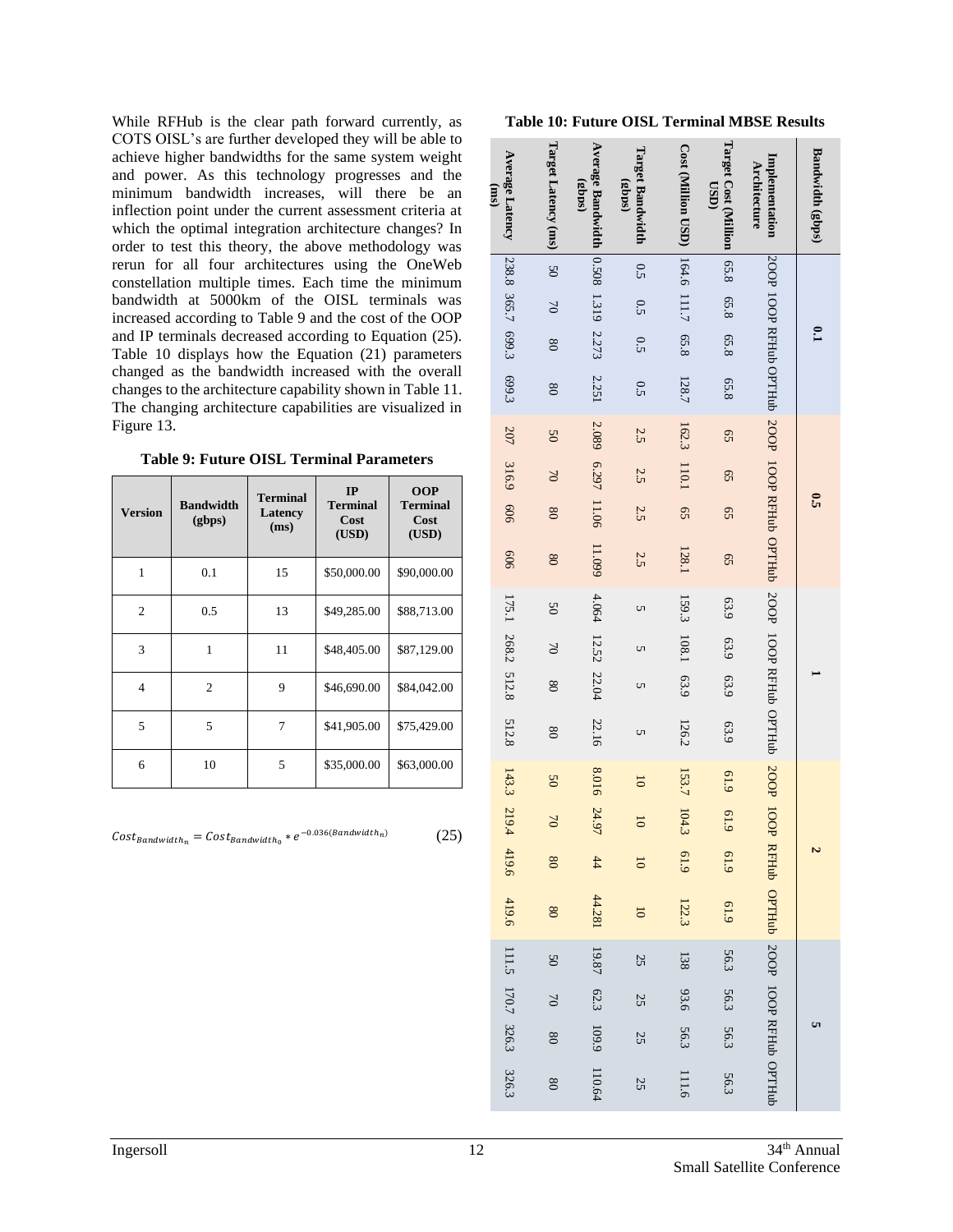| 124.5<br>121.9<br>78.2<br>48.2<br>$\approx$<br>$\overline{50}$                           |   |  |
|------------------------------------------------------------------------------------------|---|--|
|                                                                                          |   |  |
| 233.1<br>219.7<br>48.2<br>48.2<br>$\overline{50}$<br>$\overline{8}$                      | 5 |  |
| 100P RFHub OPTHub<br>221.25<br>233.1<br>48.2<br>96.2<br>$\overline{8}$<br>$\overline{5}$ |   |  |

<span id="page-12-0"></span>**Table 11: Future OISL Terminal Architecture Capabilities**

| <b>Bandwidth</b> (gbps) | 2OOP   | 100P   | <b>RFHub</b> | <b>OPTHub</b> |
|-------------------------|--------|--------|--------------|---------------|
| 0.1                     | 0.0757 | 0.2184 | 0.2912       | 0.2501        |
| 0.5                     | 0.0671 | 0.2285 | 0.3191       | 0.2725        |
| 1                       | 0.0708 | 0.251  | 0.3638       | 0.3046        |
| $\overline{2}$          | 0.0766 | 0.2801 | 0.4244       | 0.3458        |
| 5                       | 0.0839 | 0.3189 | 0.51         | 0.3996        |
| 10                      | 0.0948 | 0.3735 | 0.6395       | 0.4727        |



#### <span id="page-12-1"></span>**Figure 13: Architecture Capability as OISL Terminals Mature**

Given the results of improving the capability of both the IP and OOP OISL terminals, it is apparent that RFHub is the optimal architecture to pursue independent of constellation or minimum bandwidth when assessing the connection between Rwanda and Washington DC. This is driven by the low cost of not including any OOP or LEO-Ground OISL's on each satellite in this configuration. At this point in time, for polar constellations such as OneWeb's, the development of OOP terminals should not be prioritized over industrializing the IP OISL production.

# **CONCLUSIONS**

This paper studied different implementation architectures for optical inter-satellite links in proliferated polar LEO constellations and analyzed each architecture's cost, latency and bandwidth characteristics. Four different architectures were put forth as potential solutions to create fast, secure links with minimal ground network use between two point on the Earth. Constellation configurations were varied, and the optimum was found for the current state of the art as well as future terminal capabilities. In particular, this study focused on maintaining a cost-balanced approach as the entirety of the target market is comprised of commercial, not government entities.

The results of this study show that the RFHub architecture is the current optimum overall for the foreseeable future with the 1OOP being the optimal inspace only architecture. RFHub provided the lowest cost, second highest bandwidth with the latency penalty not being great enough to tip the model-based systems engineering evaluation equation out of its favor. While OPTHub also poses the ability to increase the bandwidth ceiling imposed by the RF LEO-Ground connection, the atmospheric attenuation sensitivity of the chosen 1550nm laser poses too much of a connection penalty. Looking forward, utilizing the orbital plane intersection point near the poles will be integral to creating an intersatellite connection between different points on the globe. While OOP OISL terminals may be useful for different constellation configurations, they are not worth the non-recurring engineering cost needed to develop them for use in a polar use case. Focusing on industrializing the IP efforts will provide significantly more utility at a much lower cost.

# **OUTLOOK**

## *Case Studies for Multiple Connection Endpoints / Hub Locations*

For the purposes of this study, the beginning and end points of the OISL connection were held constant in Rwanda and Washington DC. This created a constant difference in latitude and longitude between the start and end points, possible skewing which architecture is most effective. Future studies should hold the constellation and architecture constant will varying the endpoints in order to assess the flexibility of each architecture. Additionally, the hub location in Alert, Nunavut, Canada was held constant. Future studies should move this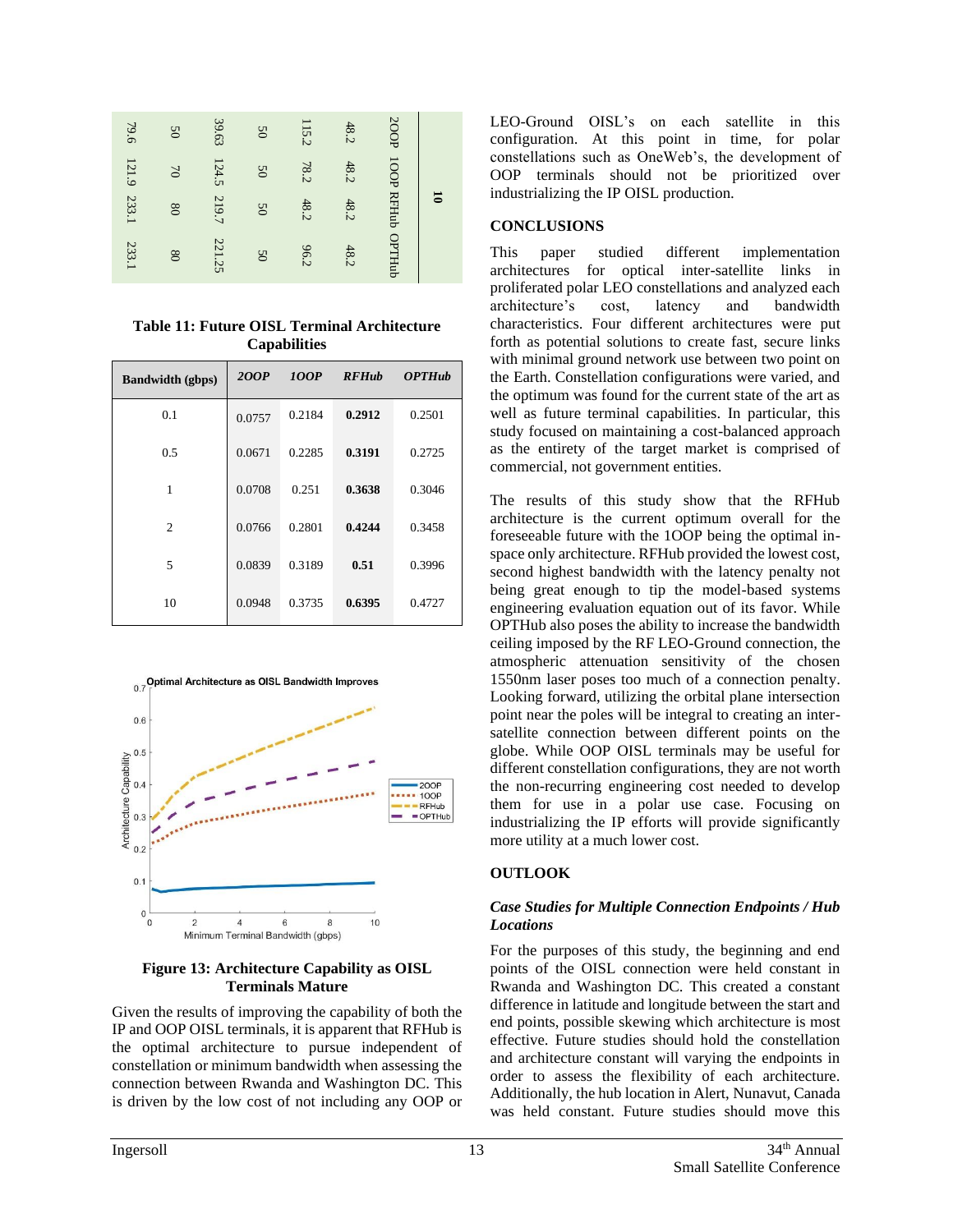location to other probable sites (Norway) and reassess the optimal architecture.

# *Low Inclination Orbital Planes*

This study kept the inclination of the orbital planes constant at 87.6 degrees. While this was necessary to eliminate another variable. Telesat and SpaceX are proposing constellations with multiple inclinations, some of which are much lower inclination than the planes used in this study. Future works should include multiple plane inclinations, some of which are lower inclination.

# *LEO-MEO Connections / Hybrid OISL Architectures*

The altitude of each satellite in the constellation was held constant in this study. There is interest in using 'handoff' satellites in MEO to move data between orbital planes instead of direct LEO-LEO OOP links. This approach minimizes the relative angular velocity between nodes, decreasing the pointing requirements. Future research should analyze the effects of these satellites for GEN2 constellations. Additionally, hybrids of the four architectures proposed in this study should be investigated. For instance, a mixture of OPTHub and RFHub that uses the RF link when the hub is under cloud cover could provide huge benefits. Future research should investigate this additional facet to the optimization problem.

# *OISL Imperfect Connection Considerations*

This study assumed a perfect OISL connection with acquisition time occurring before the propagator started recording connection statistics. This neglection of connection failure overinflated the ability of OOP terminals in particular as the higher slew rates will cause I higher chance of signal loss. Because of this relationship, RFHub would still prove optimal so the conclusions of this study will not be affected. However, future works should implement a probabilistic approach for connection success when assessing non-polar constellations to provide a more accurate assessment of each architecture.

# **ACKNOWLEDGEMENTS**

This effort represents the culmination of almost 6 years of academic work at Georgia Tech, both graduate and undergraduate. My interactions with the faculty, staff, fellow students of the School of Aerospace Engineering have contributed to my knowledge and skills immensely. I am indebted to Dr. Glenn Lightsey, Dr. Jerry Seitzman, and Dr. Lakshmi Sankar for inspiring me to take part in undergraduate research and join Georgia Tech's BS/MS Aerospace Honors Program. I'd also like to thank my advisor Dr. Brian Gunter for both introducing me to the concepts of LEO-LEO and LEO-ground optical

communication as well as providing guidance over my three semesters of graduate work.

I'd also like to thank my industry influences for their contributions to this work. I extend my deepest gratitude Bruce Yost, Marcus Murbach, and Ali Guarneros Luna of NASA Ames Research Center for allowing me to work on flight hardware as part of the TECHEDSAT-8 program. The elation I felt watching the NanoRacks deployment reaffirmed my drive to make a mark on this industry. I'd like to thank George Nagy, Patricia Feingold, Brian Heider and the rest of the OneWeb Satellites third-party business team for not only supporting and developing my love of OISL systems but also providing guidance for the direction of this paper. My direct contact with terminal manufacturers has proved invaluable to my intuition for where the industry is now and where it is headed soon. Finally, I'd like to thank Matthew Isakowitz, Steve Isakowitz, and Sirisha Bandla of Aerospace Corporation and Virgin Orbit respectively for all the doors they opened for me through the Matthew Isakowitz Fellowship Program. Your dedication to enabling the next generation of commercial space leaders will be repaid 100 times over.

# **REFERENCES**

- 1. K. Rainey, "OPALS: Light Beams Let Data Rates Soar," *NASA*, 30-Mar-2015. [Online]. Available: https://www.nasa.gov/mission\_pages/station/rese arch/news/opals\_data\_rates\_soar/. [Accessed: 02- Jun-2020]
- 2. F. Heine, H. Kaempfner, R. Lange, R. Czichy, R. Meyer, and M. Lutzer, "Optical Inter-Satellite Communication Operational", MILCOM 2010, SP-10.2 2284-2288
- 3. C. Henry and C. Henry, "SpaceX launches second batch of Starlink broadband satellites," *SpaceNews.com*, 11-Nov-2019. [Online]. Available: https://spacenews.com/spacex-launches-secondbatch-of-starlink-broadband-satellites/. [Accessed: 02-Jun-2020]
- 4. C. Henry and C. Henry, "OneWeb's first six satellites in orbit following Soyuz launch," *SpaceNews.com*, 28-Feb-2019. [Online]. Available: https://spacenews.com/first-sixoneweb-satellites-launch-on-soyuz-rocket/. [Accessed: 02-Jun-2020]
- 5. *World Internet Users Statistics and 2020 World Population Stats*. [Online]. Available: https://internetworldstats.com/stats.htm. [Accessed: 02-Jun-2020]
- 6. "OneWeb brings fiber-like internet for the Arctic in 2020," *OneWeb*. [Online]. Available: